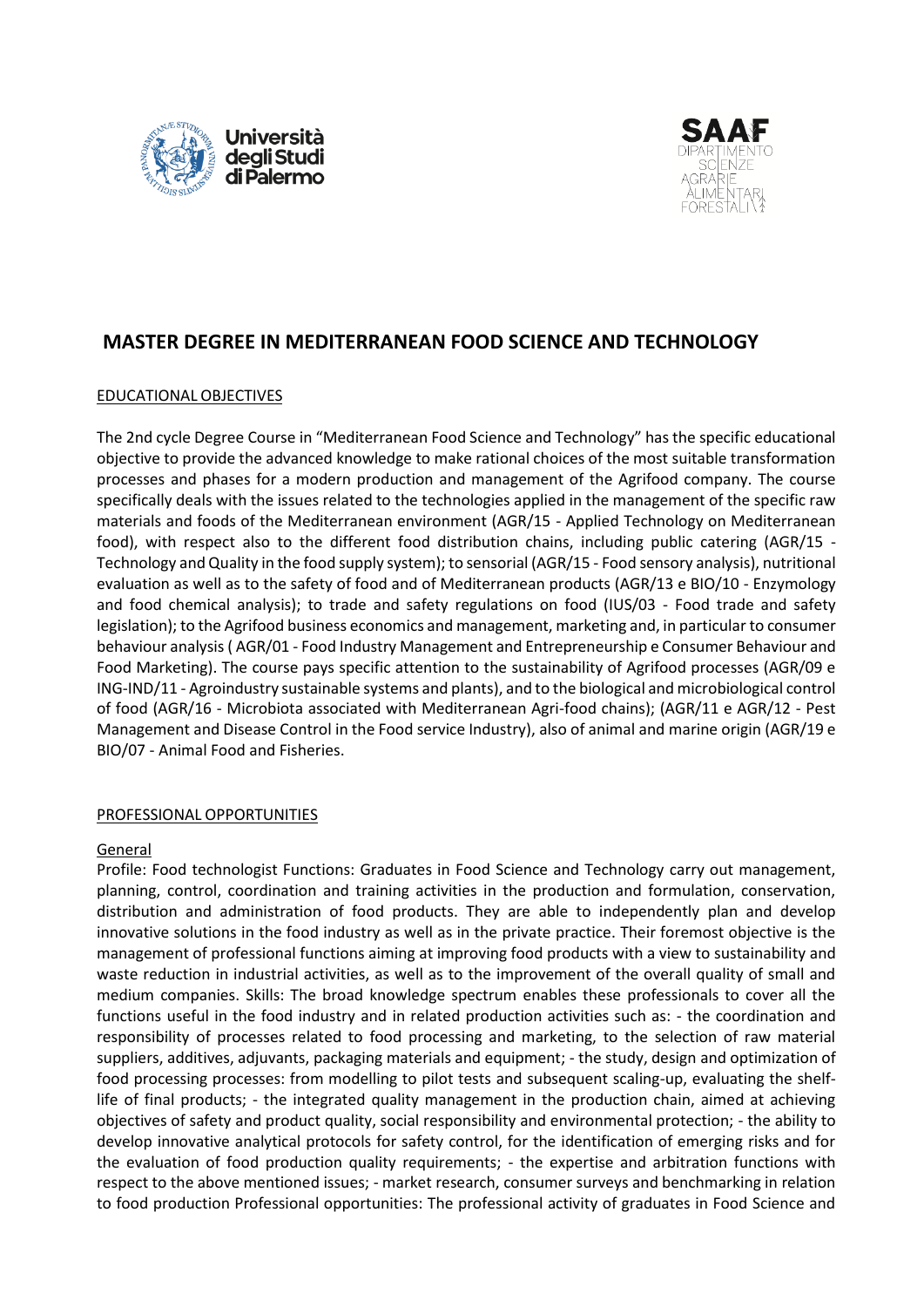Technology can be carried out in the food industry and in all companies producing, processing and marketing food products, in large-scale retail trade, in catering, in public and private bodies carrying out research, planning, analysis, control, certification, information and communication activities as well as in those that carry out scientific investigations for the protection and enhancement of food production, in training institutions and as freelance professionals.

# LIST OF SUBJECTS

| <b>First year</b>                                   | <b>credits</b> |
|-----------------------------------------------------|----------------|
| <b>ENZIMOLOGY (Module)</b>                          | 3              |
| FOOD CHEMICAL ANALYSIS AND SAFETY CONTROL (Module)  | 6              |
| FOOD PRODUCTION AND AGRO-INDUSTRIAL PLANTS (Module) | 6              |
| SUSTAINABLE AGROINDUSTRY SYSTEMS (Module)           | 6              |
| <b>ANIMAL FOOD QUALITY (Module)</b>                 | 3              |
| FISHERY RESOURCES AND UTILIZATION (Module)          | 6              |
| APPLIED TECHNOLOGY ON MEDITERRANEAN FOOD            | 9              |
| FOOD INDUSTRY MANAGEMENT AND ENTREPRENEURSHIP       | 6              |
| FOOD TRADE AND SAFETY LEGISLATION                   | 6              |
| TECHNOLOGY AND QUALITY IN THE FOOD SUPPLY SYSTEM    | 6              |

| Mediterranean food science and technology curriculum |  |
|------------------------------------------------------|--|
|------------------------------------------------------|--|

| Second year                                               | <b>credits</b> |
|-----------------------------------------------------------|----------------|
| CONSUMER BEHAVIOUR AND FOOD MARKETING                     | 6              |
| <b>FOOD SENSORY ANALYSIS</b>                              | 6              |
| MICROBIOTA ASSOCIATED WITH MEDITERRANEAN AGRI-FOOD CHAINS | 6              |
| BIOTIC CONTAMINANTS AND FOOD CONTROL (Module)             |                |
| PEST CONTROL FOR THE FOODSERVICE INDUSTRY (Module)        | b              |

| <b>Optional subjects</b>              | <b>credits</b> |
|---------------------------------------|----------------|
| PRODUCT DEVELOPMENT AND FORMULATION * |                |

#### COURSE COORDINATOR:

Rosario Schicchi, [rosario.schicchi@unipa.it,](mailto:rosario.schicchi@unipa.it) +3909123891229